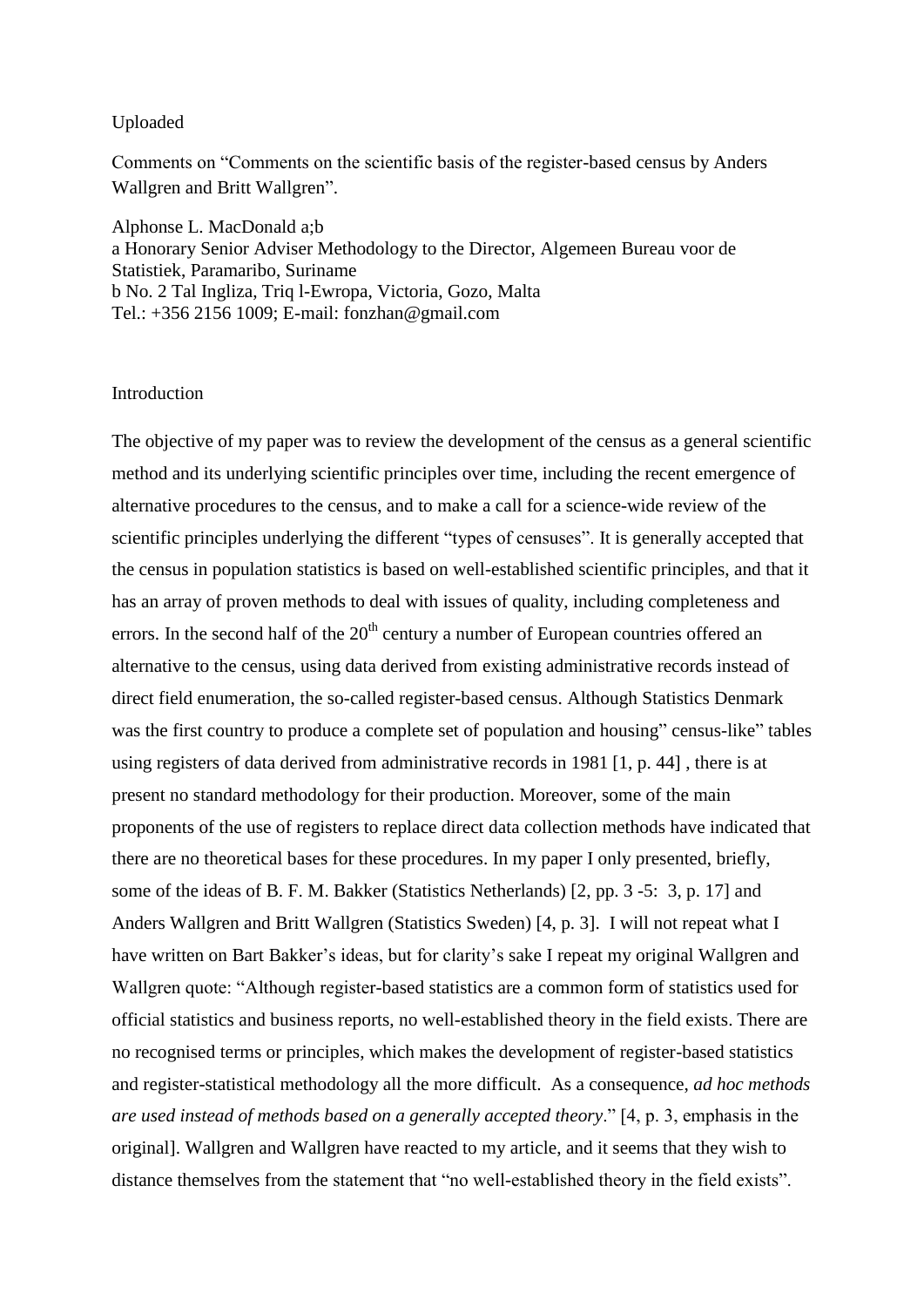[5]. In my comments on their comments I will remain within the universe of discourse established by their comments, with one exception. In the final assessment of the theoretical basis of the so-called register-based census I will refer to a 2011 publication of Bart Bakker which was not referred to in my article nor in the comments of the commentators.

## **Comments**

1

The commentators' contribution consists of four parts: an "Introduction"; a section called "Is there a theory?" a section called "The traditional census and the register-based census - main differences"; and finally the "Conclusions – what about the scientific basis?"

In the introduction the commentators partly reproduce my quote without comment.

In the section "Is there a theory?" the commentators refer to a 1987 article by Robert M. Groves [6] and indicate that they "interpret the concept "survey theory" in the same way" as he does, without quoting his definition<sup>1</sup>. They state that "Perhaps the present state of register survey theory is similar to the situation [of survey research, added by author] in 1987 when Groves wrote his paper. The first section in his paper has the title "Survey research as a Methodology Without a Unifying Theory". Our conclusion is that this present state results in a diversity of terms and principles instead of a unified theory."

In less than 20 years Robert M. Groves' 1987 article was superseded by the 2004 (text) book on survey methodology of which he is the main author. [7] In the Preface Groves and his coauthors state "…Over the past two decades a set of theories and principles has evolved that offer a unified perspective on the design, conduct, and evaluation of surveys. This perspective is most commonly labeled the "total survey error" paradigm. [7, p. xv] The 1987 concept of "survey theory", to which the commentators subscribe, is now replaced by the concept of "survey methodology". "Survey methodology seeks to identify principles about the design, collection, processing, and analysis of surveys that are linked to the cost and quality of survey estimates. This means that the field focuses on improving quality within cost constraints, or, alternatively, reducing costs for some fixed level of quality. "Quality" is defined within a

 $1$  A word on the terminology, in English language literature the generic common language term "survey" describing any type of inquiry or inventory is used, simultaneous with the more technical term as in "sample survey". A census becomes a "100 % survey". The methodology of the census was internationally standardised in the second half of the  $19<sup>th</sup>$  century. Sample survey methodology was formalised in the second half of the  $20<sup>th</sup>$ century, when exactly is a matter of opinion.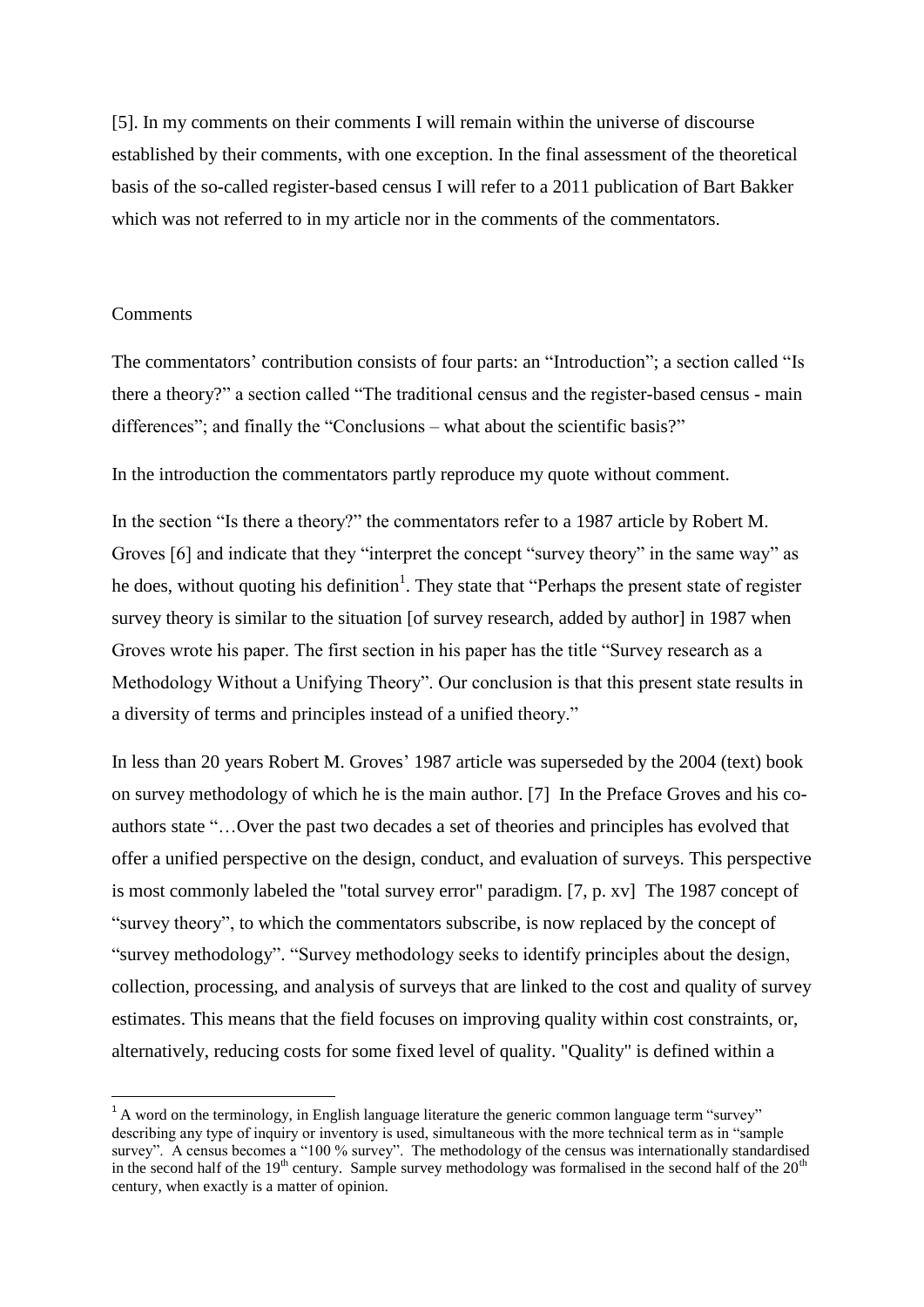framework labeled the total survey error paradigm (… ). Survey methodology is both a scientific field and a profession." [7, p.32] According to Groves et al. to achieve high-quality survey results requires the application of the principles from several traditional academic disciplines, among which mathematics (statistics), social sciences, cognitive psychology and computer science. Except for the principles of computer science, the principles of the other sciences were established before 1960.

According to the commentators "The foundations of a theory regarding register surveys and register systems were developed as early as during the 1960s. " They refer to the seminal 1967 paper of Svein Nordbotten [8] in which he developed the basis of electronic statistical data file systems. He defined the data file, its components, structure and hierarchy, specifying the conditions for the acquisition, distinguishing between continuous and non-continues collection, storage, maintenance and processing of the data, including the combining of data files to create a statistical data system. He also described the relation between continuous data collection (registers) and the census. "The continuous collection scheme contributes to a more balanced distribution of collection activities over time and to the reduction of the number and extent of large censuses. There are, however, characteristics, particularly those for which there are no contemporary administrative needs, which may be most efficiently collected in a census. The censuses may also provide convenient status sets for checking the current registration." [8, p.744]

The commentators state" With the first register-based census, Statistics Denmark developed new survey methods so that administrative registers could be used to estimate the same parameters as with the traditional census. Our conclusion is that there is a theory, but the theory is not yet well-established."

Section 3 "The traditional census and the register-based census - main differences" has no direct bearing on the theoretical principles of the census, and will not be discussed in detail. Just one observation the commentators miss the most salient difference between the classical or traditional census and the so-called register-based census. The first covers the total population of a specific territory at a specific moment, while the latter only deals with the registered population.

The commentators in the conclusions state:" The scientific basis of the classical or traditional census is well-established, and advanced methods have been developed to handle issues regarding coverage and other error sources. The register-based census also has a scientific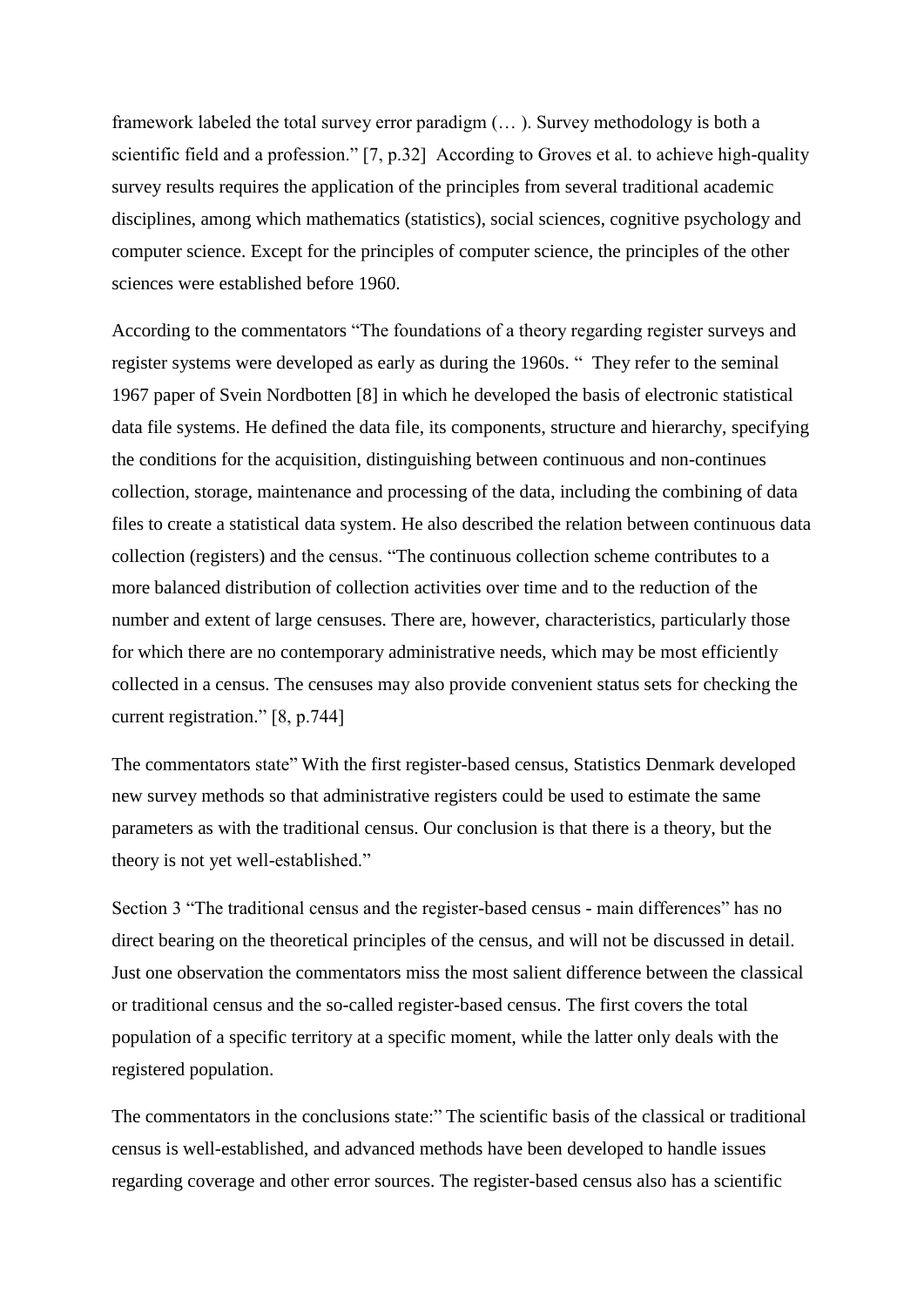basis. The new methods are developing and will gradually become established. The choice between the two methodologies should be based on a simultaneous judgment of costs and quality." So what is the scientific basis of the register-based census? The commentators don't say, but want to compare the two methodologies on costs and quality. However one has a well-established and known theoretical basis, the other has either no scientific basis, as other proponents claim [e.g. 2, pp. 3 -5: 3, p. 17], or, as the commentators maintain, it has an unknown theoretical basis which is under development. This is a methodological impossibility. Comparing methodologies or procedures just on cost and quality is a very reductive view. This issue is what methodology is at the basis of the so-called register-based census! In my article I have referred to Bakker's description of different methodological options. I would like to refer here to one of the options, namely micro integration, which is fundamental to register-based statistics, According to Bakker micro integration "involves matching data from statistical units at an individual level, with the goal of compiling better information than is possible when using the separate sources." [9, p. 4]. But what is the status of micro integration? According to Bakker "There has been a long debate over the question of whether micro integration is actually a method or not. To a significant extent, micro integration cannot be generalised, in the sense that it requires knowledge of the sources and the actual situation in society. As a result, specific micro integration rules are continually drawn up and applied." [9, p.5]

When comparing procedures it is fundamental to incorporate the pre-conditions and operational and technical requirements for each procedure in the assessment. So we have to compare different procedures not only methodologies on costs and quality. According to Wallgren and Wallgren "There is no commonly used way of describing the quality of register-based statistics." [4, p. 4]. This means that only the cost aspect remains as an element of comparison and assessment of the procedures. One procedure, the classical or traditional census, has an established scientific basis and advanced methods to deal with coverage and other error sources, whereas the other, the so-called register-based census, either is without an established scientific basis, or has an unknown scientific basis that is under development and has no procedures to establish the coverage and for which there is no standard way of describing quality.

Although it is alleged that the so-called register-based census is cheaper than a classical or traditional census, as far as the author knows, a proper cost analysis for the society, not just the statistical office or system, has never been carried out.